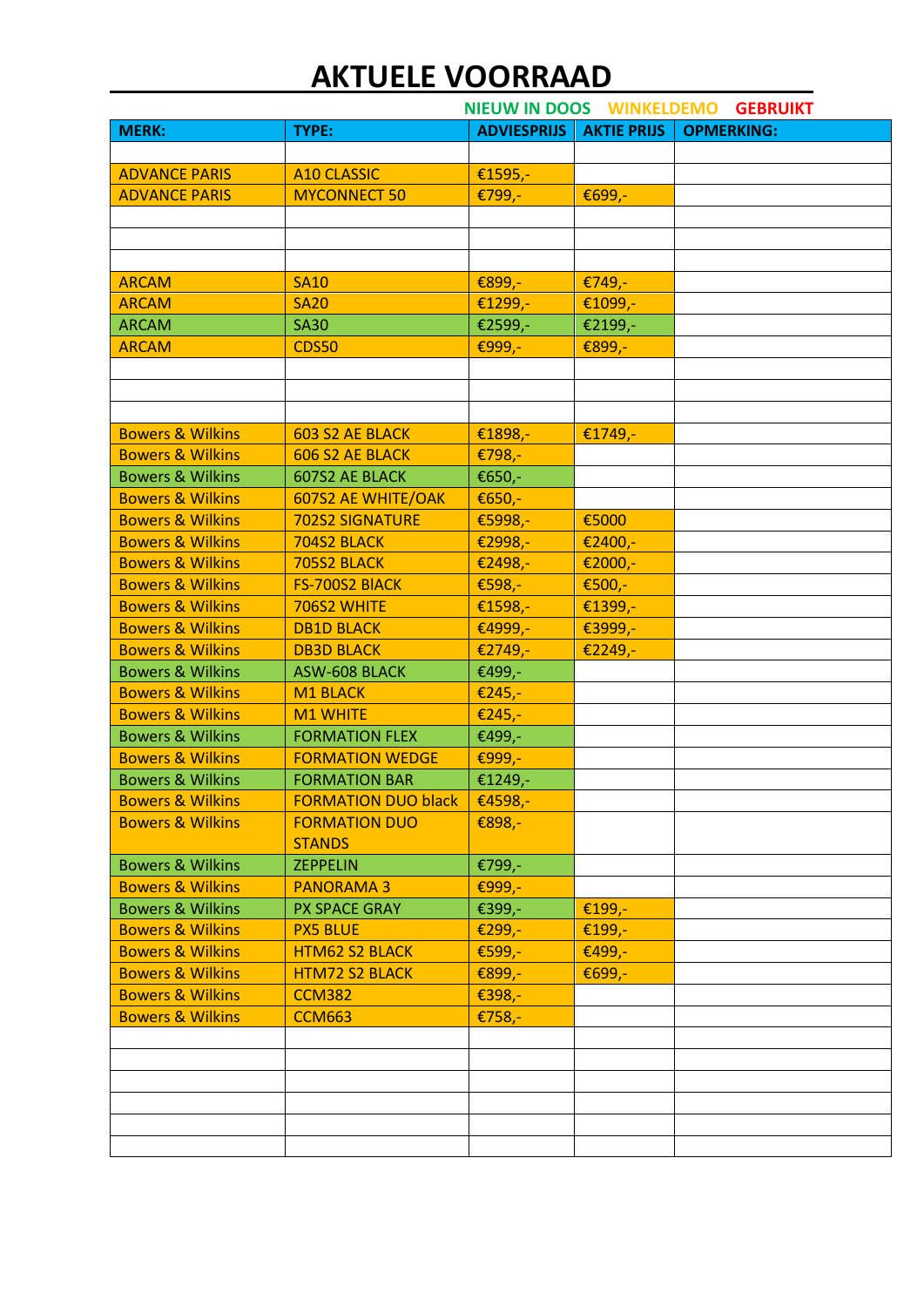**NIEUW IN DOOS WINKELDEMO GEBRUIKT**

| <b>MERK:</b>     | TYPE:                                               | <b>ADVIESPRIJS</b> | <b>AKTIE PRIJS</b> | <b>OPMERKING:</b>           |
|------------------|-----------------------------------------------------|--------------------|--------------------|-----------------------------|
| <b>BLUESOUND</b> | <b>PULSE FLEX 21 BLACK</b>                          | €349,-             |                    |                             |
| <b>BLUESOUND</b> | PULSE MINI 21 BLACK                                 | €599,-             |                    |                             |
| <b>BLUESOUND</b> | PULSE 21 BLACK                                      | €799,-             |                    |                             |
| <b>BLUESOUND</b> | <b>SOUNDBAR 21</b>                                  | €999,-             | €849,-             |                             |
| <b>BLUESOUND</b> | SOUNDBAR +                                          | €999,-             |                    |                             |
| <b>BLUESOUND</b> | <b>POWERNODE N330</b>                               | €999,-             |                    |                             |
| <b>BLUESOUND</b> |                                                     |                    |                    |                             |
|                  | <b>NODE N130 BLACK</b>                              | €599,-             |                    |                             |
| <b>BLUESOUND</b> | <b>VAULT 21 BLACK</b>                               | €1399,-            |                    |                             |
| <b>BLUESOUND</b> | SUB + ZWART<br><b>VAULT 1<sup>E</sup> GENERATIE</b> | €849,-             |                    | <b>INRUILER MET</b>         |
| <b>BLUESOUND</b> |                                                     | €999,-             | €499,-             |                             |
|                  | <b>BLACK</b>                                        |                    |                    | <b>GEBRUIKERSPOREN</b>      |
|                  |                                                     |                    |                    |                             |
|                  |                                                     |                    |                    |                             |
| <b>BOSE</b>      | <b>LIFESTYLE 650 WHITE</b>                          | €4499,-            | €3499,-            |                             |
| <b>BOSE</b>      | <b>SOUNDBAR 700 BLACK</b>                           | €899,-             |                    |                             |
| <b>BOSE</b>      | <b>SOUNDBAR 900 BLACK</b>                           | €999,-             |                    |                             |
| <b>BOSE</b>      | <b>SOUNDBAR 900 WHITE</b>                           | €999,-             |                    |                             |
| <b>BOSE</b>      | <b>TV SPEAKER BLACK</b>                             | €279,-             |                    |                             |
| <b>BOSE</b>      | <b>PORTABLE</b>                                     | €419,-             |                    |                             |
|                  | <b>HOMESPEAKER BLACK</b>                            |                    |                    |                             |
| <b>BOSE</b>      | <b>PORTABLE</b>                                     | €419,-             |                    |                             |
|                  | <b>HOMESPEAKER SILVER</b>                           |                    |                    |                             |
| <b>BOSE</b>      | <b>HOMESPEAKER 300</b>                              | €259,-             |                    | <b>INRUILER ZONDER DOOS</b> |
| <b>BOSE</b>      | <b>BASSMODULE 500</b>                               | €499,-             |                    |                             |
| <b>BOSE</b>      | <b>BASSMODULE 700</b>                               | €899,-             |                    |                             |
|                  | <b>BLACK</b>                                        |                    |                    |                             |
| <b>BOSE</b>      | <b>BASSMODULE 700</b>                               | €899,-             |                    |                             |
|                  | <b>WHITE</b>                                        |                    |                    |                             |
| <b>BOSE</b>      | <b>SURROUND 700 BLACK</b>                           | €599,-             |                    |                             |
| <b>BOSE</b>      | <b>SURROUND BLACK</b>                               | €399,-             |                    |                             |
| <b>BOSE</b>      | <b>SURROUND WHITE</b>                               | €399,-             |                    |                             |
| <b>BOSE</b>      | 161 BLACK                                           | €239,-             | €189,-             |                             |
| <b>BOSE</b>      | 251 WHITE                                           | €599,-             | €499,-             |                             |
| <b>BOSE</b>      | <b>151 WHITE</b>                                    | €299,-             | €229,-             |                             |
|                  |                                                     |                    |                    |                             |
|                  |                                                     |                    |                    |                             |
|                  |                                                     |                    |                    |                             |
|                  |                                                     |                    |                    |                             |
|                  |                                                     |                    |                    |                             |
| <b>DENON</b>     | AVC-X4700H BLACK                                    | €1575,-            |                    |                             |
| <b>DENON</b>     | <b>RCD-N11DAB BLACK</b>                             | €579,-             |                    |                             |
| <b>DENON</b>     | <b>RCD-N11 SET WHITE</b>                            | €729,-             |                    |                             |
| <b>DENON</b>     | PMA-600 BLACK                                       | €499,-             |                    |                             |
| <b>DENON</b>     | <b>HOME 150 WHITE</b>                               | €249,-             |                    |                             |
| <b>DENON</b>     | <b>HOME 150 BLACK</b>                               | €249,-             |                    |                             |
| <b>DENON</b>     | <b>HOME 250 WHITE</b>                               | €499,-             | €419               |                             |
| <b>DENON</b>     | <b>HOME 350 BLACK</b>                               | €699,-             | €589,-             |                             |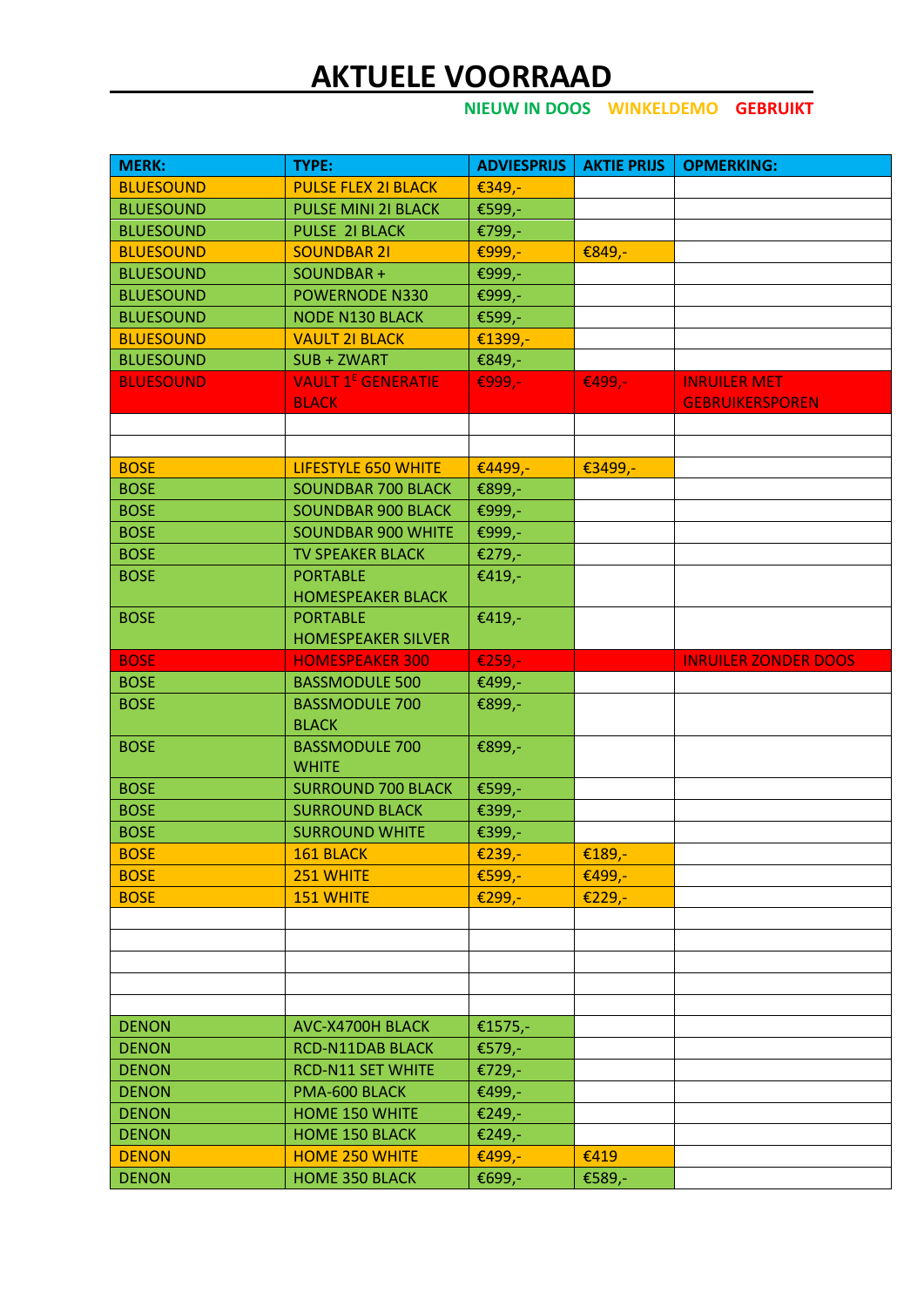|                |                            | NIEUW IN DOOS WINKELDEMO |           | <b>GEBRUIKT</b>                  |
|----------------|----------------------------|--------------------------|-----------|----------------------------------|
| <b>DENON</b>   | <b>HOME SOUND BAR 550</b>  | €649,-                   | €559,-    |                                  |
| <b>DENON</b>   | <b>HOME SUBWOOFER</b>      | €499,-                   |           |                                  |
| <b>DENON</b>   | <b>DHT-S716H</b>           | €799,-                   | €599,-    |                                  |
| <b>DENON</b>   | DSW-1H                     | €699,-                   | €599,-    |                                  |
| <b>DENON</b>   | <b>DP29F SILVER</b>        | €179,-                   |           |                                  |
|                |                            |                          |           |                                  |
|                |                            |                          |           |                                  |
|                |                            |                          |           |                                  |
|                |                            |                          |           |                                  |
| <b>DALI</b>    | <b>OPTICON 6 MK1</b>       | €1698,-                  | €1449,-   |                                  |
|                | <b>WALNUT</b>              |                          |           |                                  |
| <b>DALI</b>    | <b>OPTICON 2 MK1 WHITE</b> | €898,-                   | €749,-    |                                  |
|                |                            |                          |           |                                  |
|                |                            |                          |           |                                  |
|                |                            |                          |           |                                  |
|                |                            |                          |           |                                  |
| <b>ELAC</b>    | WS-1645 WHITE              | €1448,-                  | €1000,-   |                                  |
| <b>ELAC</b>    | <b>NAVIS ARB-51 WHITE</b>  | €2098,-                  |           |                                  |
| <b>ELAC</b>    | <b>UFR-52 BLACK</b>        | €1698,-                  |           |                                  |
| <b>ELAC</b>    | <b>DEBUT F5 BLACK</b>      | €698,-                   | €499,-    | <b>LICHTE BESCHADIGING</b>       |
| <b>ELAC</b>    | <b>ÚBR-62 WHITE</b>        | €538,-                   |           |                                  |
| <b>ELAC</b>    | <b>BS-U5 WHITE</b>         | €698,-                   |           |                                  |
|                |                            |                          |           |                                  |
|                |                            |                          |           |                                  |
|                |                            |                          |           |                                  |
| <b>GENEVA</b>  | <b>TOURING S+ BLACK</b>    | €229,-                   |           |                                  |
|                |                            |                          |           |                                  |
|                |                            |                          |           |                                  |
|                |                            |                          |           |                                  |
|                |                            |                          |           |                                  |
|                |                            |                          |           |                                  |
|                |                            |                          |           |                                  |
| <b>KLIPSCH</b> | <b>THE FIVES BLACK</b>     | €899,-                   | €699,-    |                                  |
| <b>KLIPSCH</b> | <b>R-8SW BLACK</b>         | €299,-                   |           |                                  |
|                |                            |                          |           |                                  |
|                |                            |                          |           |                                  |
| <b>LOEWE</b>   | <b>BILD C32</b>            | €1299,-                  |           |                                  |
| <b>LOEWE</b>   | <b>BILD C43</b>            |                          |           |                                  |
|                |                            | €1699,-                  |           |                                  |
| <b>LOEWE</b>   | BILD I 48 DR+ OLED SET     | €2999,-                  |           |                                  |
| <b>LOEWE</b>   | <b>BILD I 55</b>           | €2999,-                  |           |                                  |
| <b>LOEWE</b>   | <b>BILD 3.49 BASALT</b>    | €1999,-                  | €1699,-   |                                  |
| <b>LOEWE</b>   | WE 32 GREY                 | €899,-                   |           |                                  |
| <b>LOEWE</b>   | <b>INDIVIDUAL 46 LED</b>   | €5300,-                  | € $600 -$ | <b>INRUILER ZEER NETTE STAAT</b> |
|                | <b>SILVER TABLESTAND</b>   |                          |           |                                  |
| <b>LOEWE</b>   | <b>ART 40 LED 3D BLACK</b> | €2299,-                  | €250,-    | <b>INRUILER NETTE STAAT</b>      |
| <b>LOEWE</b>   | <b>KLANG BAR5 MR</b>       | €1699,-                  |           |                                  |
| <b>LOEWE</b>   | <b>KLANG S1</b>            | €459,-                   |           |                                  |
|                | <b>BASALT/SILVER</b>       |                          |           |                                  |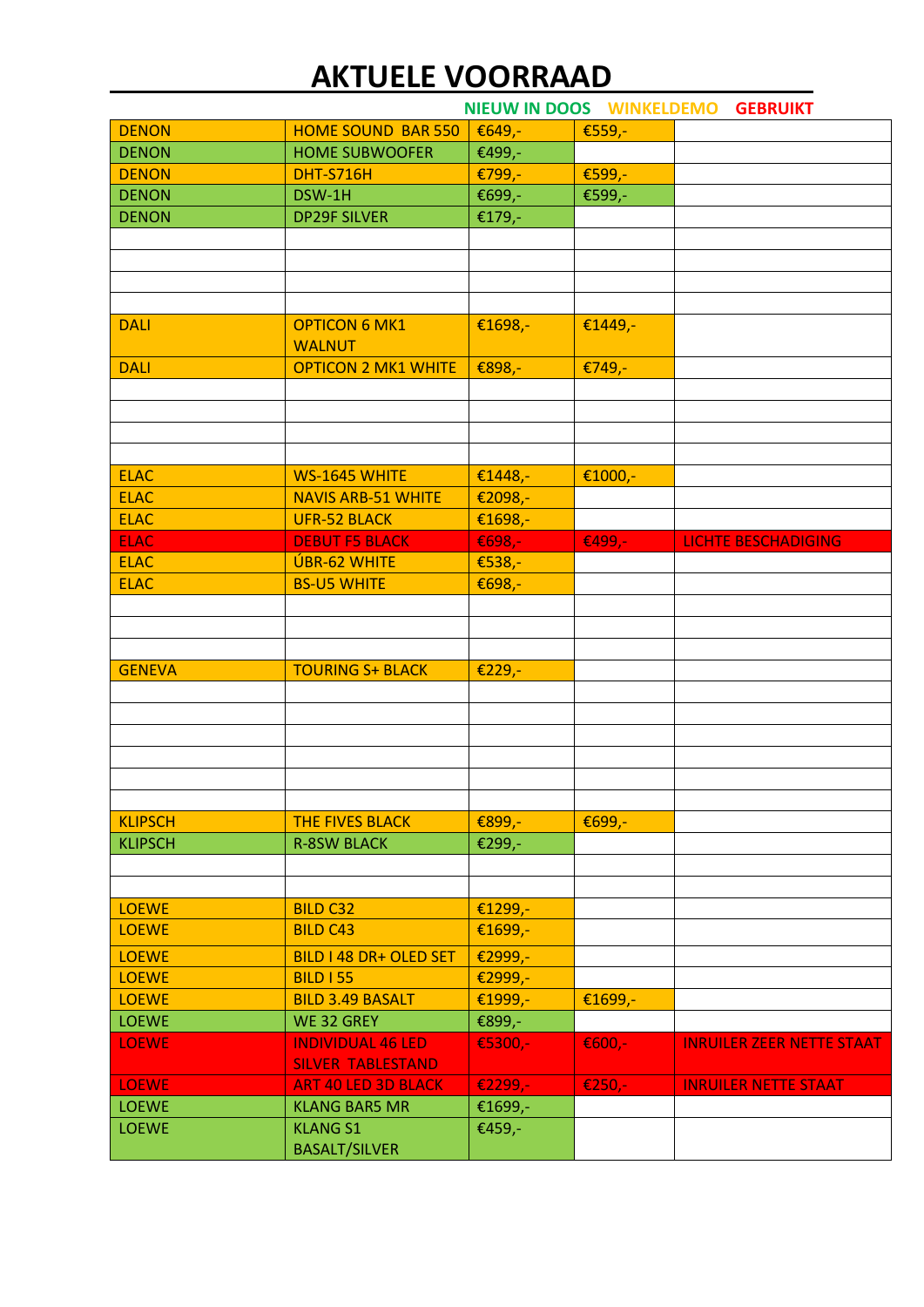|                                  |                                       | NIEUW IN DOOS WINKELDEMO GEBRUIKT |                    |                                                              |
|----------------------------------|---------------------------------------|-----------------------------------|--------------------|--------------------------------------------------------------|
| <b>LOEWE</b>                     | <b>KLANG S3</b>                       | €679,-                            |                    |                                                              |
|                                  | <b>BASALT/SILVER</b>                  |                                   |                    |                                                              |
| <b>LOEWE</b>                     | <b>KLANG MR1</b>                      | €329,-                            |                    |                                                              |
| <b>LOEWE</b>                     | <b>KLANG MR3</b>                      | €579,-                            |                    |                                                              |
| <b>LOEWE</b>                     | <b>KLANG MR5</b>                      | €679,-                            |                    |                                                              |
| <b>LOEWE</b>                     | <b>KLANG 5</b>                        | €3990                             | €3000,-            |                                                              |
| <b>LOEWE</b>                     | <b>KLANG 5 SUBWOOFER</b>              | €1499                             | €1199              |                                                              |
| <b>LOEWE</b>                     | <b>KLANG LINK</b>                     | €299,-                            |                    | <b>GRATIS BIJ AANSCHAF VAN</b><br><b>KLANG 5 SPEAKERS EN</b> |
|                                  |                                       |                                   |                    | <b>KLANG 5 SUBWOOFER</b>                                     |
| <b>LOEWE</b>                     | <b>KLANG 1 GRAFIET</b>                | €499,-                            | €399,-             |                                                              |
| <b>LOEWE</b>                     | <b>KLANG 1 STANDS</b>                 | €149,-                            | €99,-              |                                                              |
|                                  |                                       |                                   |                    |                                                              |
|                                  |                                       |                                   |                    |                                                              |
|                                  |                                       |                                   |                    |                                                              |
| LG                               | OLED42C26LB                           | €1599,-                           |                    |                                                              |
| LG                               | <b>OLED48C16LA (2021)</b>             | €1399,-                           | €1099,-            |                                                              |
| LG                               | <b>OLED55C25LB (2022)</b>             | €2299,-                           |                    |                                                              |
| LG                               | OLED48A26LA (2022)                    | €1399,-                           |                    |                                                              |
|                                  |                                       |                                   |                    |                                                              |
|                                  |                                       |                                   |                    |                                                              |
|                                  |                                       |                                   |                    |                                                              |
| <b>MONITOR AUDIO</b>             | <b>SILVER 200 WHITE</b>               | €1498,-                           | €1249,-            |                                                              |
|                                  |                                       |                                   |                    |                                                              |
|                                  |                                       |                                   |                    |                                                              |
|                                  |                                       |                                   |                    |                                                              |
| <b>NAD</b>                       | C368                                  | €1099,-                           |                    |                                                              |
| <b>NAD</b>                       | C388                                  | €1749,-                           | €1549,-            |                                                              |
| <b>NAD</b>                       | C538                                  | €429,-                            |                    |                                                              |
| <b>NAD</b>                       | C558                                  | €649,-                            |                    |                                                              |
| <b>NAD</b>                       | M10 V2                                | €2999,-                           |                    |                                                              |
| <b>NAD</b>                       | <b>T778</b>                           | €3199,-                           |                    |                                                              |
| <b>NAD</b>                       | MDC-BLUOS 2i                          | €549,-                            |                    |                                                              |
| <b>NAD</b>                       | MDC2-BLUOS-D                          | €599,-                            |                    |                                                              |
| <b>NAD</b>                       |                                       |                                   |                    |                                                              |
|                                  | MDC-HDM2                              | €379,-                            |                    |                                                              |
|                                  |                                       |                                   |                    |                                                              |
|                                  |                                       |                                   |                    |                                                              |
| <b>PHILIPS</b>                   | 48OLED935/12                          | €1199                             |                    |                                                              |
| <b>PHILIPS</b>                   | 480LED936/12                          | €1649,-                           |                    |                                                              |
| <b>PHILIPS</b>                   | 55OLED856/12                          | €1599,-                           |                    |                                                              |
| <b>PHILIPS</b>                   | 65OLED986/12                          | €4299,-                           | €3500,-            |                                                              |
|                                  |                                       |                                   |                    |                                                              |
|                                  |                                       |                                   |                    |                                                              |
|                                  |                                       |                                   |                    |                                                              |
| <b>PIONEER</b>                   | FS-W50 GREY                           | €1499,-                           | €799,-             |                                                              |
|                                  |                                       |                                   |                    |                                                              |
|                                  |                                       |                                   |                    |                                                              |
| <b>PRIMARE</b><br><b>PRIMARE</b> | <b>I15 BLACK</b><br><b>I25 SILVER</b> | €1749,-<br>€2499,-                | €1499,-<br>€2199,- |                                                              |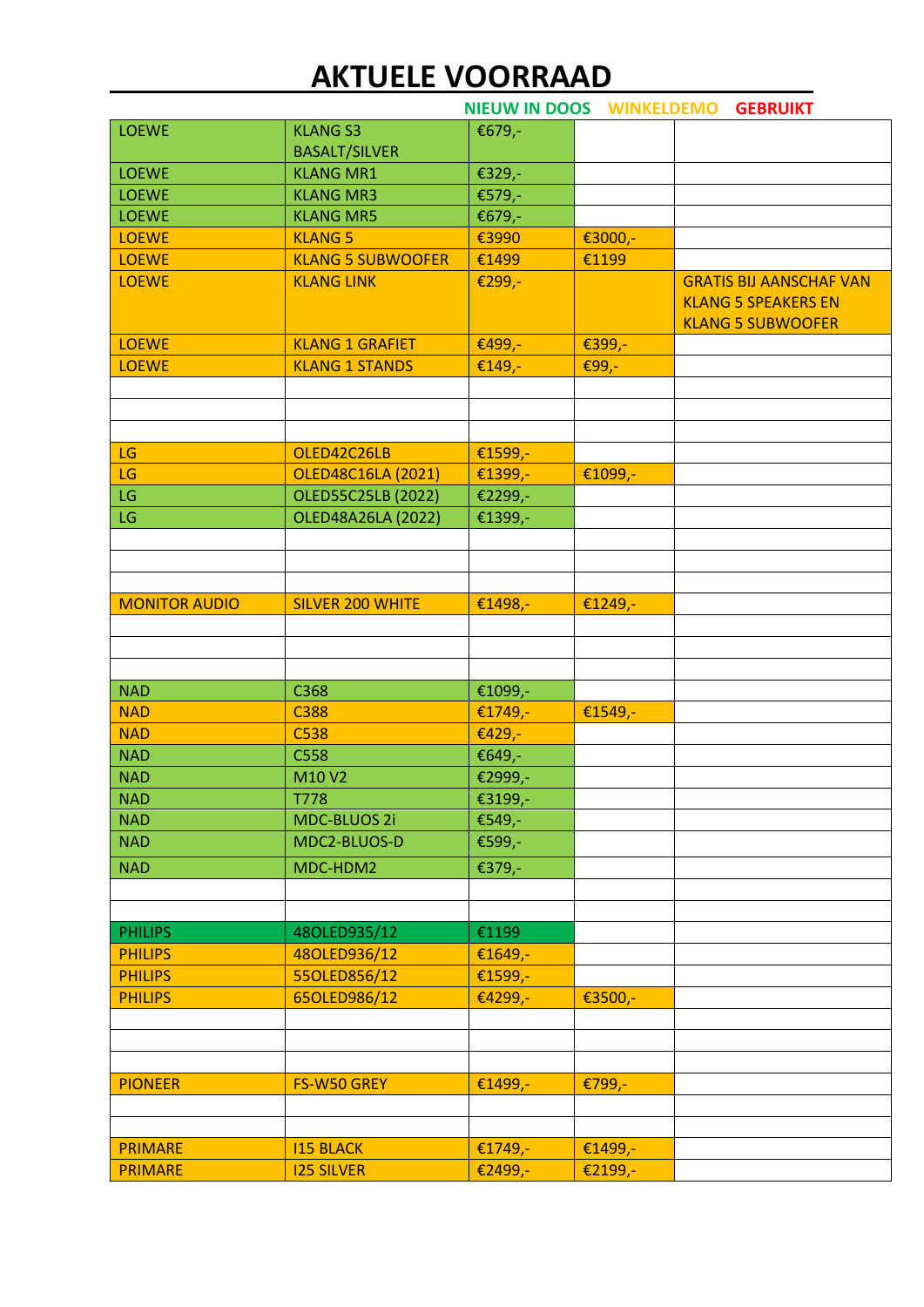**NIEUW IN DOOS WINKELDEMO GEBRUIKT**

| <b>REVOX</b>        | <b>JOY S119 MK1</b>        | €1850,- | €850,-  |                             |
|---------------------|----------------------------|---------|---------|-----------------------------|
| <b>REVOX</b>        | <b>JOY S120 MK1</b>        | €2450,- | €1000,- |                             |
| <b>REVOX</b>        | <b>JOY S208 REMOTE</b>     | €450,-  | €200    | <b>BEHUIZING PLAKT</b>      |
| <b>REVOX</b>        | <b>C95 WALNUT</b>          | €3200,- | €1600,- | <b>1 KAST IS BESCHADIGD</b> |
| <b>REVOX</b>        | <b>ELEGANCE PICOLO WIT</b> | €640,-  | €400,-  |                             |
|                     |                            |         |         |                             |
|                     |                            |         |         |                             |
| <b>ROTEL</b>        | <b>A12 BLACK</b>           | €979,-  | €749,-  |                             |
| <b>ROTEL</b>        | <b>A14 BLACK</b>           | €1279,- | €999,-  |                             |
| <b>ROTEL</b>        | <b>CD-14 BLACK</b>         | €679,-  | €579,-  |                             |
| <b>ROTEL</b>        | RC-1580 black              |         |         | Inruil set zeer nette staat |
| <b>ROTEL</b>        | RB-1582 BLACK              |         |         | €1580,-                     |
|                     |                            |         |         |                             |
|                     |                            |         |         |                             |
|                     |                            |         |         |                             |
| <b>SAMSUNG</b>      | <b>QE43LS03A FRAME TV</b>  | €999,-  | €799,-  |                             |
| <b>SAMSUNG</b>      | QE50QN93A (2021)           | €1499,- | €1099,- |                             |
| <b>SAMSUNG</b>      | QE43Q65B (2022)            | €899,-  |         |                             |
| <b>SAMSUNG</b>      | QE50QN92B (2022)           | €1799,- |         |                             |
| <b>SAMSUNG</b>      | QE55Q75B (2022)            | €1299,- |         |                             |
| <b>SAMSUNG</b>      | QE55QN85B (2022)           | €1999,- |         |                             |
| <b>SAMSUNG</b>      | QE55QN95B                  | €2699,- |         |                             |
| <b>SAMSUNG</b>      | <b>WAM6501 WHITE</b>       | €399,-  | €249,-  |                             |
|                     |                            |         |         |                             |
|                     |                            |         |         |                             |
|                     |                            |         |         |                             |
| <b>SONY</b>         | <b>XR55A84J</b>            | €1599,- |         |                             |
| <b>SONY</b>         | <b>XR77A80J</b>            | €3299,- | €2999,- |                             |
| <b>SONY</b>         | <b>HT-A7000</b>            | €1399,- | €1099,- |                             |
|                     |                            |         |         |                             |
| <b>SYSTEM AUDIO</b> | SA LEGEND 5.2              | €2649,- |         |                             |
| <b>SYSTEM AUDIO</b> | <b>SA LEGEND STEREO</b>    | €399,-  |         |                             |
|                     | <b>HUB + REMOTE</b>        |         |         |                             |
|                     |                            |         |         |                             |
|                     |                            |         |         |                             |
|                     |                            |         |         |                             |
| YAMAHA              | MUSIC CAST BAR 40 +        | €899,-  | €799,-  |                             |
|                     | <b>SUB 100</b>             |         |         |                             |
| YAMAHA              | <b>CD-C600 BLACK</b>       | €429,-  | €399,-  |                             |
| <b>YAMAHA</b>       | <b>MUSIC CAST 20 BLACK</b> | €239,-  | €199,-  |                             |
| YAMAHA              | TT-N503 BLACK              | €699,-  | €599,-  |                             |
|                     |                            |         |         |                             |
|                     |                            |         |         |                             |
|                     |                            |         |         |                             |
|                     |                            |         |         |                             |
|                     |                            |         |         |                             |
|                     |                            |         |         |                             |